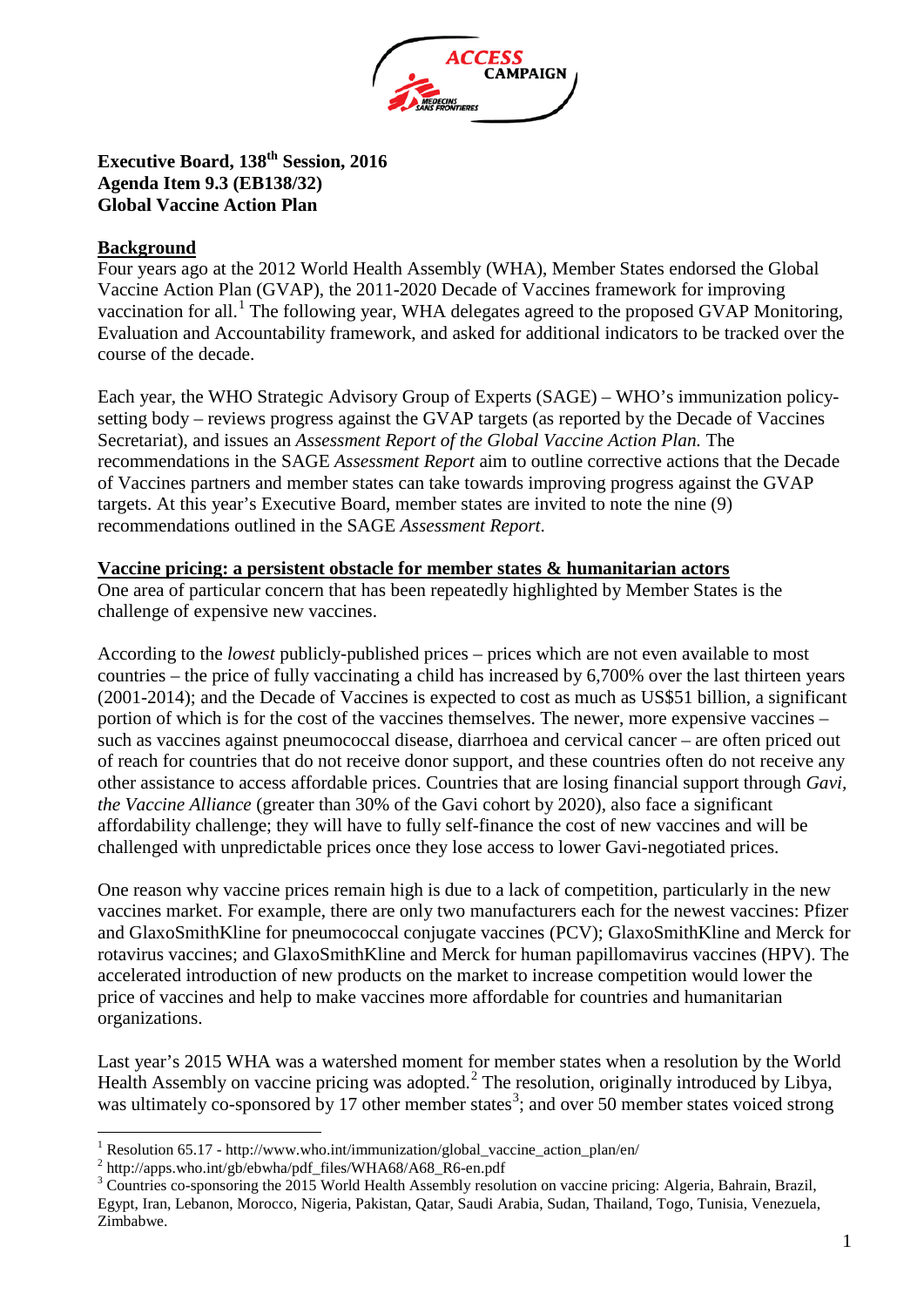support for the resolution, highlighting their challenges in introducing new vaccines due to high prices.

Tenets of the 2015 WHA resolution on vaccine pricing include:

- $\triangleright$  Increasing publicly-available vaccine price data through transparency measures;
- $\triangleright$  Monitoring vaccine prices through annual reporting;
- $\triangleright$  Pursuing strategies such as pooling vaccine procurement in regional and interregional or other groupings, as appropriate, to leverage economies of scale;
- $\triangleright$  Promoting competition by expanding the number of manufacturers, particularly in developing countries, that can produce WHO-prequalified vaccines; and
- $\triangleright$  Reporting upon technical, procedural and legal barriers that may undermine robust competition.

The resolution concluded with a request to the Director-General to report on progress in implementing the resolution to the Health Assembly through the Executive Board in the annual report on the Global Vaccine Action Plan.

## **MSF requests that the work of member states in forging this resolution be maintained and Executive Board members request the WHO Secretariat to report upon progress towards implementing the resolution**.

## **Vaccinating crisis-affected populations: the need to provide immunization services to the most vulnerable**

People living in crisis contexts are often the most vulnerable, fleeing conflict zones or natural disasters with ruptured healthcare systems and often arriving in places with similarly fragile systems. The 2015 SAGE *Assessment Report of the Global Vaccine Action Plan* highlighted the effect of war on immunization coverage in seven (7) countries affected by conflict or natural disaster:

| <b>Equatorial Guinea</b>                                                                                                                                                                                                                                                                                                                                                                                                                                                                                                                                                                                                                                                | 24 |
|-------------------------------------------------------------------------------------------------------------------------------------------------------------------------------------------------------------------------------------------------------------------------------------------------------------------------------------------------------------------------------------------------------------------------------------------------------------------------------------------------------------------------------------------------------------------------------------------------------------------------------------------------------------------------|----|
| South Sudan                                                                                                                                                                                                                                                                                                                                                                                                                                                                                                                                                                                                                                                             | 39 |
| Somalia                                                                                                                                                                                                                                                                                                                                                                                                                                                                                                                                                                                                                                                                 | 42 |
| <b>Syrian Arab Republic</b>                                                                                                                                                                                                                                                                                                                                                                                                                                                                                                                                                                                                                                             | 43 |
| Chad                                                                                                                                                                                                                                                                                                                                                                                                                                                                                                                                                                                                                                                                    | 46 |
| <b>Central African Republic</b>                                                                                                                                                                                                                                                                                                                                                                                                                                                                                                                                                                                                                                         | 47 |
| Haiti                                                                                                                                                                                                                                                                                                                                                                                                                                                                                                                                                                                                                                                                   | 4R |
| In countries in which wars and natural disasters have decimated<br>health systems, an unvaccinated diaspora have fled to neighbouring<br>countries or further abroad. There are internally displaced children who<br>cannot access immunization services and areas where ongoing fighting<br>makes vaccination very challenging. WHO has finalized a framework<br>for decision-making about selecting vaccines in acute humanitarian<br>emergencies <sup>1</sup> but more quidance is needed in relation to implementation<br>of sustainable immunization in ongoing conflict or crisis among both<br>internally displaced people and those who have become refugees in |    |

2015 Assessment Report of the Global Vaccine Action Plan, Strategic Advisory Group of Experts; page 8 [http://www.who.int/immunization/global\\_vaccine\\_action\\_plan/SAGE\\_GVAP\\_Assessment\\_Report\\_2015\\_EN.pdf?ua=1](http://www.who.int/immunization/global_vaccine_action_plan/SAGE_GVAP_Assessment_Report_2015_EN.pdf?ua=1)

While WHO published a framework for vaccinating in acute humanitarian emergencies in 2013, implementation of these guidelines has been slow and sparse.<sup>[4](#page-1-0)</sup> Additionally, with much of the work being done by the humanitarian community, the inability of humanitarian organizations to purchase new vaccines at the lowest global price also poses a barrier to protecting crisis-affected populations against the most common causes of disease (pneumococcal and diarrhoeal diseases).

<span id="page-1-0"></span> <sup>4</sup> Vaccination in Acute Humanitarian Emergencies: a framework for decision making (2013), WHO. [http://apps.who.int/iris/bitstream/10665/92462/1/WHO\\_IVB\\_13.07\\_eng.pdf](http://apps.who.int/iris/bitstream/10665/92462/1/WHO_IVB_13.07_eng.pdf)